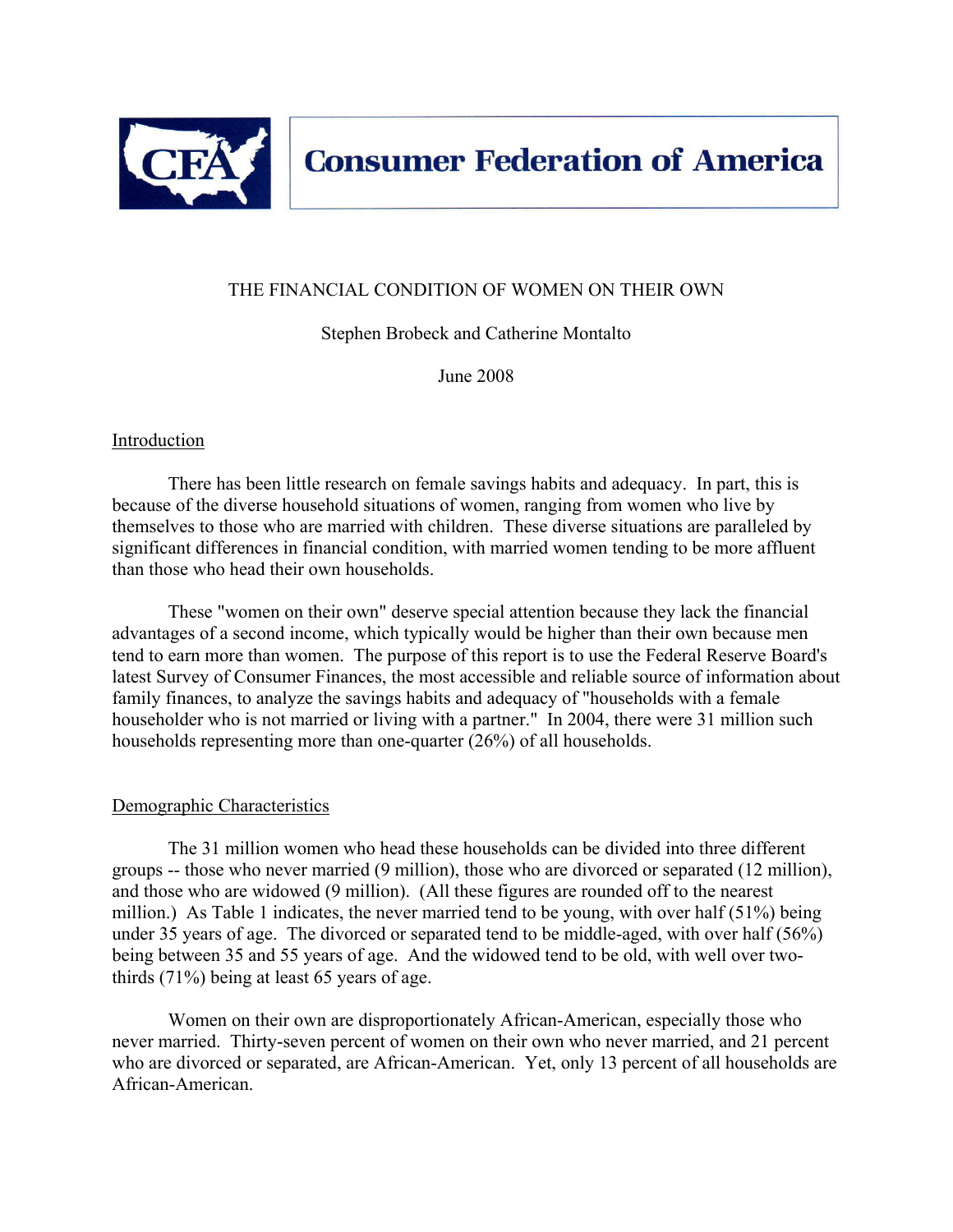Overall, women on their own are less likely to have dependent children than are other households. Fifty-four percent of all households, but 61 percent of those headed by women on their own, have no children. This is largely because 79 percent of widowed women on their own have no children. Yet, slightly more than half of divorced or separated women on their own (51%), and even 40 percent of those never married, have at least one dependent child in the household.

 Women on their own have less education than all household heads: For instance, more do not have a high school degree (19% vs. 14%), and fewer have a college degree (28% vs. 37%). Yet, this overall difference masks significant differences among the three groups of women, with 40 percent of the never married, 28 percent of the divorced or separated, and only 18 percent of the widowed having college degrees. In all probability these educational differences mainly reflect age differences: Young women are far more likely than older women to have a bachelor's degree.

 Age also helps explain differences in labor-force participation between women on their own and all household heads. The proportions of divorced or separated women and never married women who work full-time (57% and 62%) differ little from the proportion of all household heads who work full-time (63%). But because only 17 percent of widows work fulltime, the proportion of all women on their own who are full-time workers is only 46 percent. Certainly the fact that a large majority of widows are at least 65 years of age mainly explains these relatively low percentages.

 Women on their own are much less likely to own their homes than are all household heads (54% vs. 69%). But this difference mainly reflects the fact that only 33 percent of never married women are home owners. The proportion of widowed women who are home owners is actually higher than that of all other household heads.

#### Financial Characteristics

 The income of women on their own is significantly lower than that of all households -- \$30,896 vs. \$70,628 for average incomes, and \$22,592 vs. \$43,130 for median incomes. Somewhat surprisingly, as Table 1 indicates, the incomes of the three women on their own groups did not differ greatly: For instance, average incomes were \$30,916 for the never married, \$32,049 for the divorced or separated, and \$29,386 for the widowed.

 However, there were significant differences in wealth among these three groups (Table 2). The median net worth of widows, at \$100,800, was actually higher than that of all households, at \$93,001. But the net wealth of divorced or separated women was much lower, at \$30,400, while that of never married women was only \$6,210. In fact, one-quarter of these never married had zero or negative net worth.

 The Consumer Federation of America is particularly concerned about the ability of households to pay for unexpected expenditures, such as car repairs, using their own liquid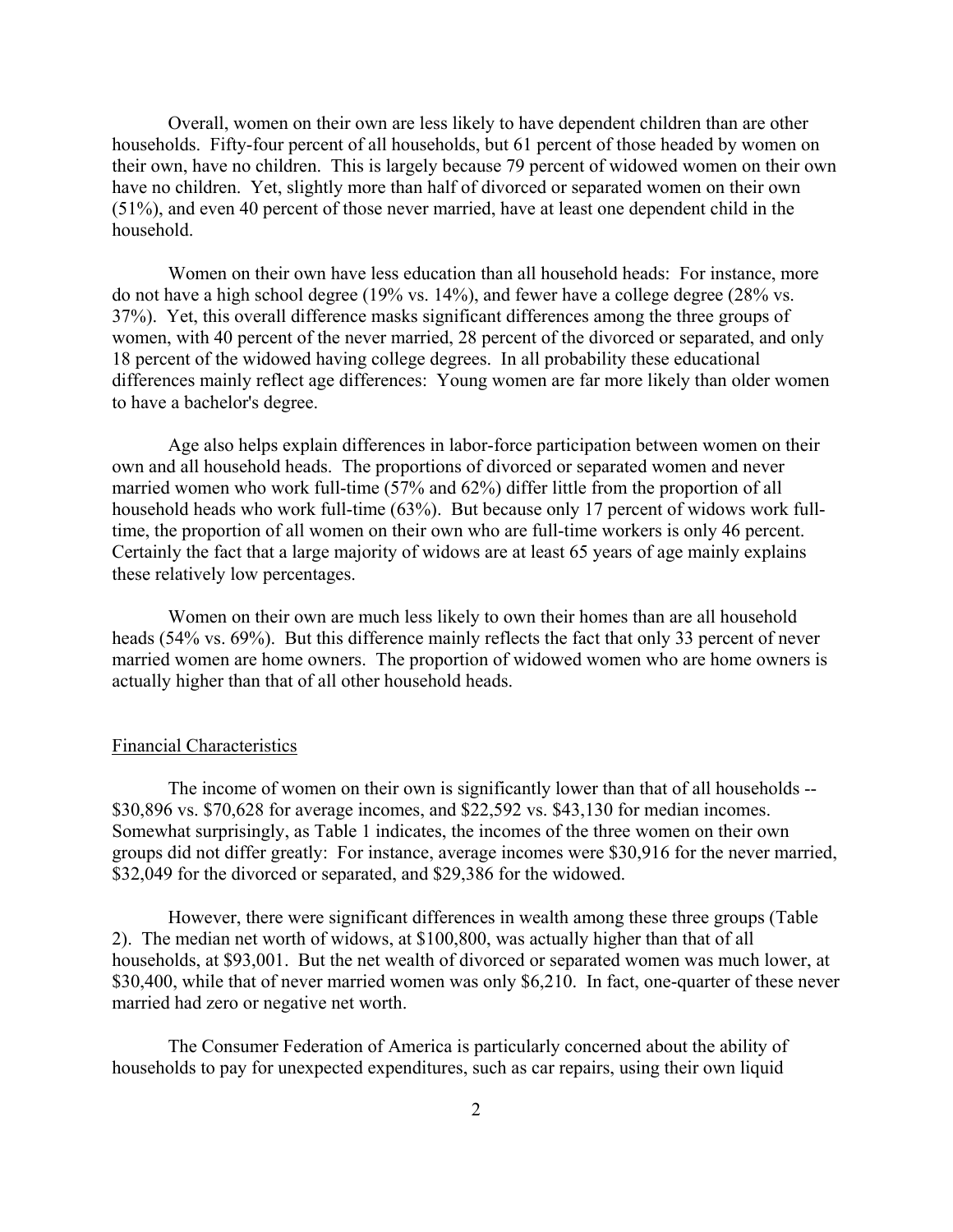financial assets. The proportion of women on their own with a savings or money market deposit account was somewhat lower than that for all households (48% vs. 58%). And in all three groups of women on their own, less than half had savings accounts. Equally significant was the fact that never married and divorced or separated women with these savings typically had much less than all households -- \$1,100 and \$1,600 respectively versus \$5,000. For these two female groups, liquid savings was less than the savings they thought they needed for emergencies and other unexpected events -- \$2,000 for the never married and \$2,500 for the divorced or separated.

#### Savings Habits

 Most women on their own have saved much less than other households. One reason appears to be differences in savings habits: As Table 3 reveals, women on their own are less likely to save regularly and at all. Thirty-three percent of women on their own, but forty-one percent of all households, say they "save regularly. And 33 percent of women on their own say they "don't save," while this is true for only 24 percent of all households. The fact that widows are much less likely to save or save regularly accounts for some of this difference but not all of it.

 Women on their own are also less likely to have long planning horizons. Forty-two percent, but only 33 percent of all households, identify this horizon as a year or less, while only 29 percent of the women, but 39 percent of all households, say this horizon is at least five years.

 Certainly the savings habits and realities for women on their own reinforce each other. Since their incomes are lower, they probably find it more difficult to save and, thus, save less than other households for emergencies and other savings goals. With less adequate liquid savings for unexpected expenditures, they are more likely to have shorter financial planning horizons.

#### **Conclusion**

 Women on their own have significantly lower savings and wealth than do other households. The 21 million never married, divorced, or separated women are at a particular disadvantage financially because they hold far less wealth than do widows and all other households. An important reason for this wealth gap is significant differences in income among adults under the age of 65. Another reason is differences in home ownership: The never married, divorced, or separated are far less likely than widows and other households to own their own home. Other research suggests that one's home represents by far the most important source of wealth for low- to middle-income households.

 Are women on their own doomed to be low savers and wealth-builders? Not at all, for the savings habits of these women vary considerably. For example 38 percent of the never married say they save regularly yet another 34 percent say they do not save. This large difference is also true for divorced or separated women.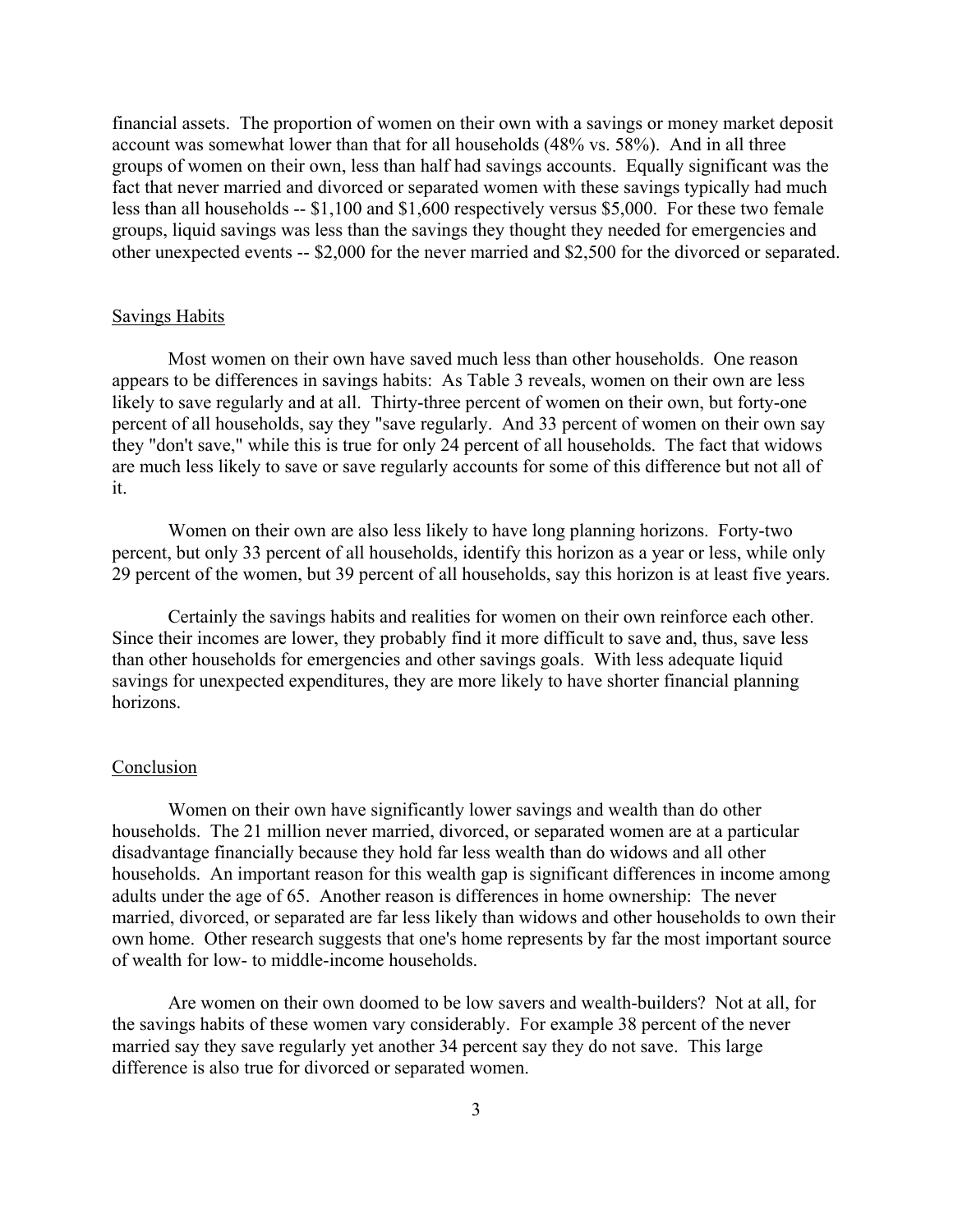We do not have data that allow us to analyze these differences with any precision. But we do know, from other research, that a large majority of all women on their own can save regularly and that this saving is made easier by using automatic savings mechanisms such as payroll contributions to  $401(k)$  and other savings accounts and by asking one's bank or credit union to automatically transfer funds, each month or pay period, from checking to savings.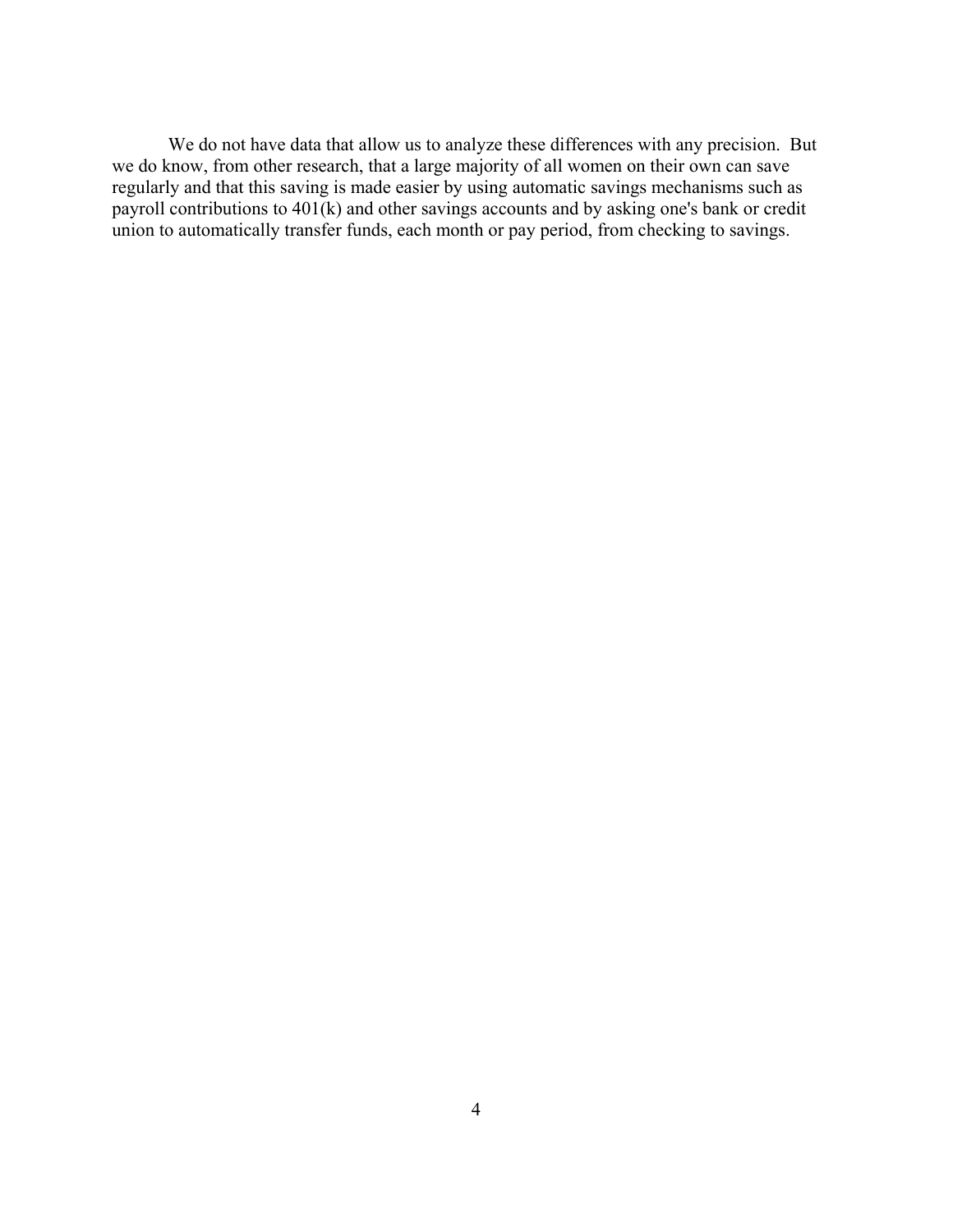|                                                          |            | Households with a Female Householder Who Is                    |                   |                 |                  |
|----------------------------------------------------------|------------|----------------------------------------------------------------|-------------------|-----------------|------------------|
|                                                          | All        | Not Married or Living With A Partner <sup>1</sup><br>Divorced/ |                   |                 |                  |
| Characteristic                                           | Households | Total                                                          |                   | Widowed         | Never<br>Married |
| Age of respondent                                        |            |                                                                | separated         |                 |                  |
| Less than 35 years                                       | 22.19      | 20.13                                                          | 11.71             | 0.67            | 51.38            |
| 35 to 44 years                                           | 20.62      | 17.83                                                          | 25.75             | 1.74            | 23.85            |
| 45 to 54 years                                           | 20.77      | 17.83                                                          | 30.43             | 5.96            | 13.26            |
| 55 to 64 years                                           | 15.24      | 15.24                                                          | 16.19             | 20.99           | 8.06             |
| 65 years and over                                        | 21.19      | 28.97                                                          | 15.92             | 70.63           | 3.46             |
| <b>Education of respondent</b>                           |            |                                                                |                   |                 |                  |
| Less than high school                                    | 14.43      | 18.94                                                          | 14.51             | 32.11           | 11.28            |
| High school graduate                                     | 30.60      | 30.22                                                          | 31.48             | 32.30           | 26.39            |
| Some college                                             | 18.37      | 22.63                                                          | 26.75             | 17.53           | 22.39            |
| Bachelor's degree                                        | 36.61      | 28.21                                                          | 27.75             | 18.05           | 39.94            |
| Race/ethnicity of respondent                             |            |                                                                |                   |                 |                  |
| White nonhispanic                                        | 71.82      | 65.32                                                          | 64.37             | 79.77           | 51.71            |
| Black nonhispanic                                        | 13.41      | 24.00                                                          | 20.84             | 15.68           | 36.78            |
| Hispanic                                                 | 11.17      | 8.44                                                           | 11.35             | 3.17            | 9.98             |
| Nonhispanic, other races                                 | 3.61       | 2.24                                                           | 3.45              | 1.37            | 1.53             |
| <b>Marital status of respondent</b>                      |            |                                                                |                   |                 |                  |
| Married                                                  | 57.97      | $ -$                                                           | $ -$              | $ -$            | $ -$             |
| Divorced/separated                                       | 16.82      | 39.63                                                          | 100.0             |                 | - -              |
| Widowed                                                  | 10.44      | 30.63                                                          | $\omega$ $\omega$ | 100.0           | $-$              |
| Never Married                                            | 14.78      | 29.74                                                          | $\sim$ $\sim$     | $\sim$ $\sim$   | 100.0            |
| <b>Total household income</b>                            |            |                                                                |                   |                 |                  |
| First quintile                                           | 20.21      | 42.49                                                          | 36.86             | 47.80           | 44.53            |
| Second quintile                                          | 20.12      | 25.86                                                          | 28.10             | 27.24           | 21.47            |
| Third quintile                                           | 19.79      | 20.10                                                          | 21.65             | 15.88           | 22.37            |
| Fourth quintile                                          | 19.74      | 8.27                                                           | 9.18              | 6.76            | 8.61             |
| Fifth quintile                                           | 20.15      | 3.28                                                           | 4.21              | 2.32            | 3.03             |
| <b>Housing tenure</b><br>Home Owner                      | 69.05      | 54.44                                                          | 55.97             | 73.41           | 32.87            |
| Renter                                                   | 30.75      | 45.56                                                          | 44.03             | 26.59           | 67.13            |
| Labor market behavior of respondent                      |            |                                                                |                   |                 |                  |
| Employed full-time                                       | 62.83      | 46.10                                                          | 56.88             | 16.74           | 61.98            |
| Employed part-time                                       | 9.06       | 12.92                                                          | 12.07             | 8.48            | 18.61            |
| Not in the labor force                                   | 28.10      | 40.98                                                          | 31.05             | 74.78           | 19.42            |
| <b>Family size</b>                                       |            |                                                                |                   |                 |                  |
| One person                                               | 30.65      | 64.90                                                          | 52.64             | 85.51           | 60.00            |
| Two persons                                              | 33.39      | 17.56                                                          | 21.74             | 9.18            | 20.61            |
| Three persons                                            | 14.82      | 10.66                                                          | 17.34             | 2.14            | 10.54            |
| Four or more persons                                     | 21.14      | 6.89                                                           | 8.29              | 3.17            | 8.85             |
| Number of dependent children in the household            |            |                                                                |                   |                 |                  |
| None                                                     | 54.45      | 61.64                                                          | 49.26             | 79.39           | 59.84            |
| One child                                                | 19.48      | 19.50                                                          | 23.55             | 12.84           | 20.96            |
| Two children                                             | 15.46      | 11.56                                                          | 19.19             | 2.68            | 10.54            |
| Three or more children                                   | 10.62      | 7.30                                                           | 8.00              | 5.09            | 8.66             |
|                                                          |            |                                                                |                   |                 |                  |
| Household receives welfare assistance <sup>2</sup>       | 7.70       | 16.95                                                          | 18.62             | 11.15           | 20.71            |
| Household receives Social Security benefits <sup>3</sup> | 31.19      | 40.78                                                          | 28.46             | 86.68           | 9.93             |
|                                                          |            |                                                                |                   |                 |                  |
| Mean<br>Age                                              | 49.56      | 52.82                                                          | 49.95             | 72.21           | 36.67            |
|                                                          | 48         | $\overline{52}$                                                | 49                | $\overline{75}$ | 34               |

Table 1. Characteristics of All Households and Households with a Female Householder Who Is Not Married or Living With A Partner, 2004 Survey of Consumer Finances (column percents)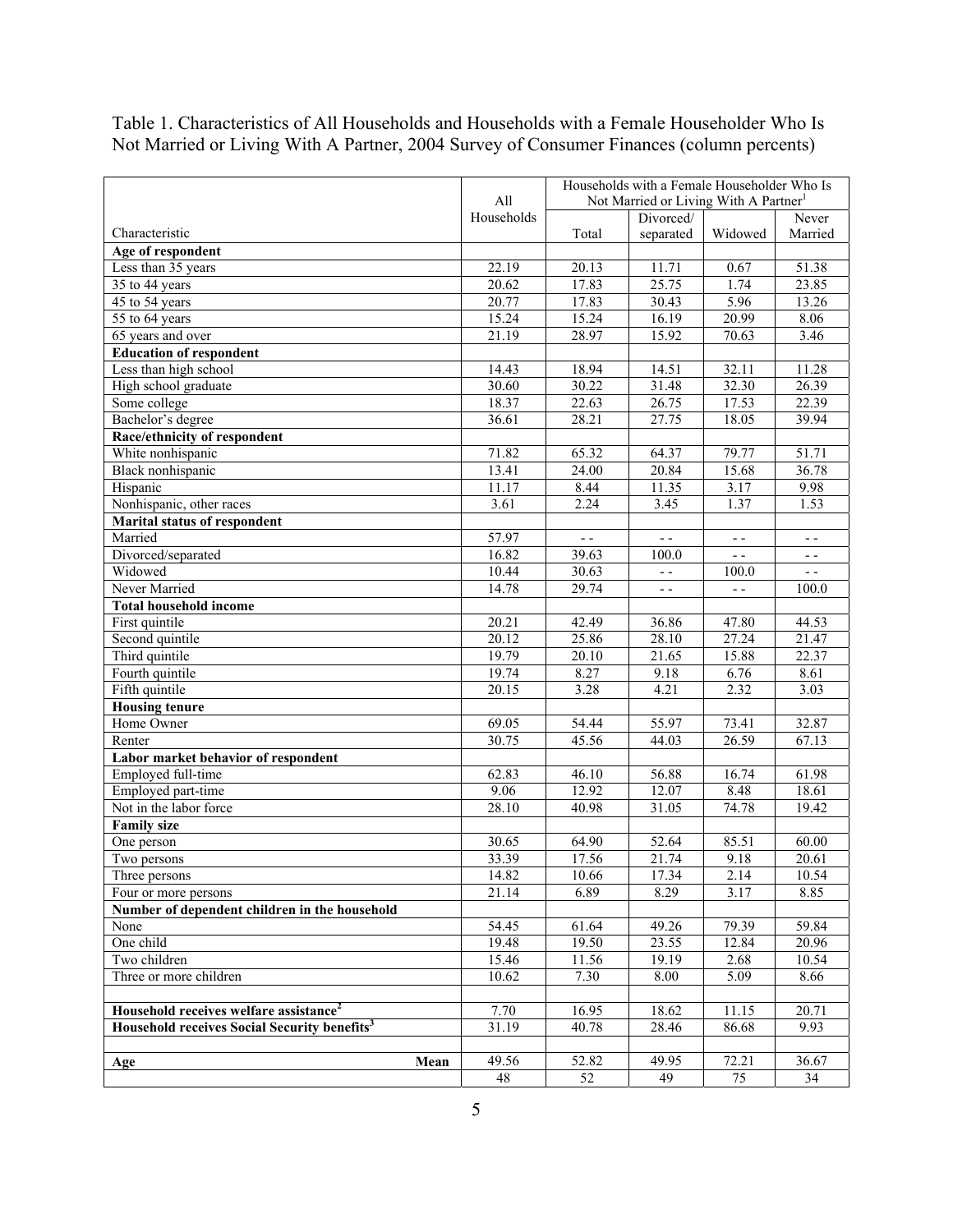|                                       |            | Households with a Female Householder Who Is<br>Not Married or Living With A Partner <sup>1</sup> |           |          |          |
|---------------------------------------|------------|--------------------------------------------------------------------------------------------------|-----------|----------|----------|
|                                       | All        |                                                                                                  |           |          |          |
|                                       | Households |                                                                                                  | Divorced/ |          | Never    |
| Characteristic                        |            | Total                                                                                            | separated | Widowed  | Married  |
| Median                                |            |                                                                                                  |           |          |          |
| <b>Family size</b><br>Mean            | 2.26       | 1.60                                                                                             | 1.81      | 1.23     | 1.68     |
|                                       | 2          |                                                                                                  |           |          |          |
| Median                                |            |                                                                                                  |           |          |          |
| Number of dependent children<br>Mean  | 0.88       | 0.70                                                                                             | 0.92      | 0.38     | 0.72     |
|                                       | $\theta$   | $\theta$                                                                                         |           | $\theta$ | 0        |
| Median                                |            |                                                                                                  |           |          |          |
| Total annual household income<br>Mean | \$70,628   | \$30,896                                                                                         | \$32,049  | \$29,386 | \$30,916 |
|                                       | \$43,130   | \$22,592                                                                                         | \$25,673  | \$19,511 | \$23,619 |
| Median                                |            |                                                                                                  |           |          |          |

SOURCE: 2004 Survey of Consumer Finances (SCF04) represents 112.1 million U.S. households. All statistics calculated using the SCF final nonresponsive-adjusted sampling weights (X42001)

<sup>1</sup>Subsample of households with a female householder who is not married or living with a partner represents 30.6 million households:

- 12.1 million households with a divorced or separated female householder
- 9.4 million households with a widowed female householder
- 9.1 million households with a never married female householder

 $^{2}$ Household received ADC, AFDC, food stamps, or other forms of welfare or assistance such as SSI

 $3$ Household received income from Social Security or other pensions, annuities, or other disability or retirement programs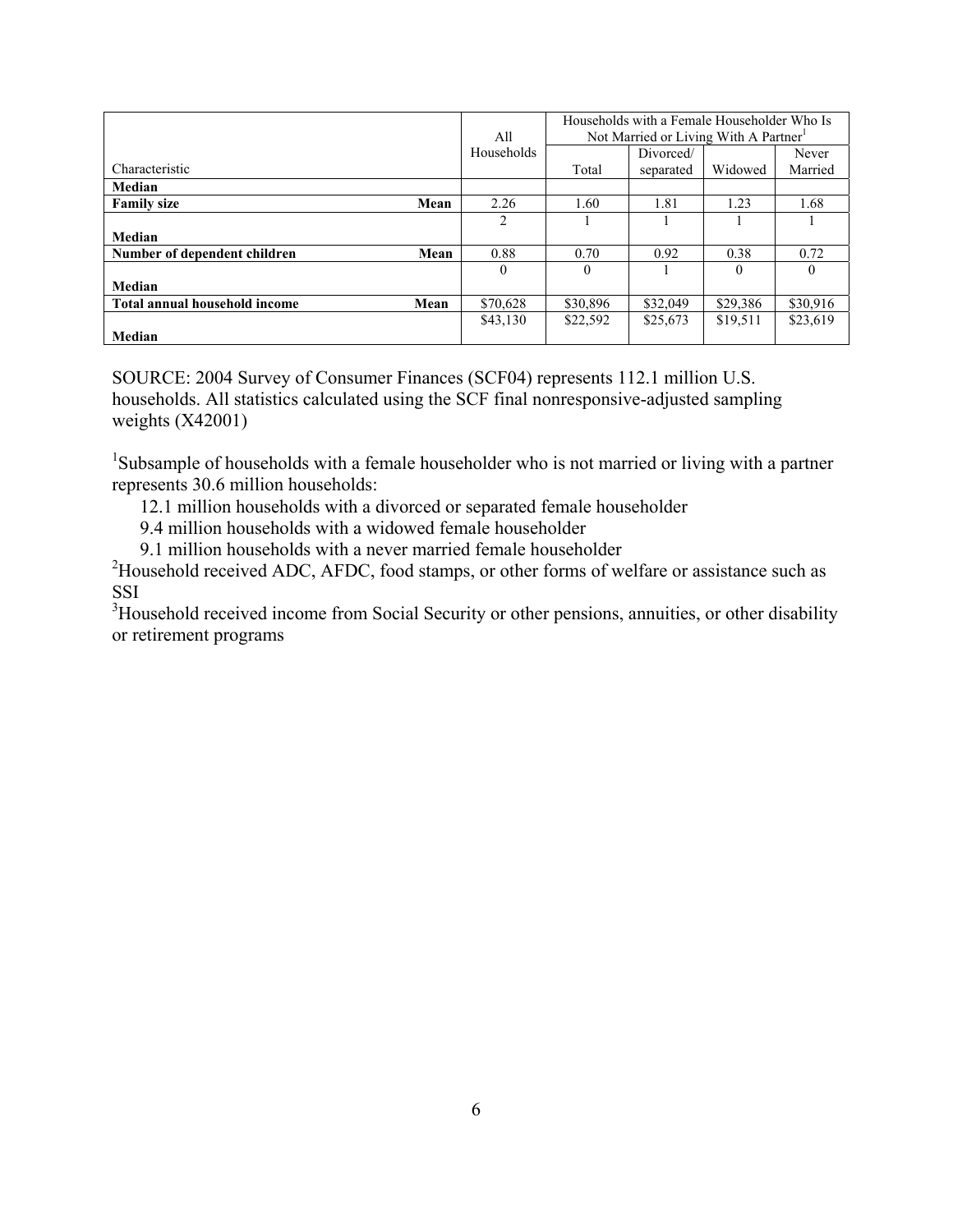## Table 2. Net Worth, Financial Assets and Savings Accounts for All Households and for Households with a Female Householder Who Is Not Married or Living with a Partner, 2004 Survey of Consumer Finances (column percents)

|                                                               | All        | Households with a Female Householder Who Is<br>Not Married or Living With A Partner <sup>1</sup> |           |           |         |
|---------------------------------------------------------------|------------|--------------------------------------------------------------------------------------------------|-----------|-----------|---------|
| Variable                                                      | Households |                                                                                                  | Divorced/ |           | Never   |
|                                                               |            | Total                                                                                            | separated | Widowed   | Married |
| Net worth                                                     |            |                                                                                                  |           |           |         |
| Median net worth (including zeros and negative values)        | \$93,001   | \$32,850                                                                                         | \$30,400  | \$100,800 | \$6,210 |
| Percent of households with positive net worth                 | 91.10      | 84.40                                                                                            | 83.79     | 94.73     | 74.58   |
| Percent of households with net worth equal to zero            | 1.76       | 3.60                                                                                             | 3.69      | 1.49      | 5.64    |
| Percent of households with negative net worth                 | 7.14       | 12.00                                                                                            | 12.52     | 3.79      | 19.78   |
| <b>Net financial assets</b>                                   |            |                                                                                                  |           |           |         |
| Median net financial assets (including zero values)           | \$18,300   | \$4,000                                                                                          | \$3,240   | \$10,100  | \$2,100 |
| Percent of households with positive net financial assets      | 93.81      | 90.55                                                                                            | 92.62     | 92.13     | 86.17   |
| Percent of households with net financial assets equal to zero | 6.19       | 9.45                                                                                             | 7.38      | 7.87      | 13.83   |
| <b>Savings accounts or MMDA</b>                               |            |                                                                                                  |           |           |         |
| Median value of accounts for those with savings or MMDA       | \$5,000    | \$2,200                                                                                          | \$1,600   | \$5,000   | \$1,100 |
| Percentage of families with savings accounts or MMDA          | 57.65      | 47.84                                                                                            | 49.89     | 46.11     | 46.89   |
| <b>Funds for emergencies</b>                                  |            |                                                                                                  |           |           |         |
| Median level of savings perceived needed for emergencies and  | \$5,000    | \$2,400                                                                                          | \$2,500   | \$4,000   | \$2,000 |
| other unexpected events                                       |            |                                                                                                  |           |           |         |
| Percent who could get emergency financial assistance of       | 65.79      | 54.79                                                                                            | 52.74     | 59.17     | 53.03   |
| \$3,000 or more from any friends or relatives who do not live |            |                                                                                                  |           |           |         |
| with the respondent                                           |            |                                                                                                  |           |           |         |